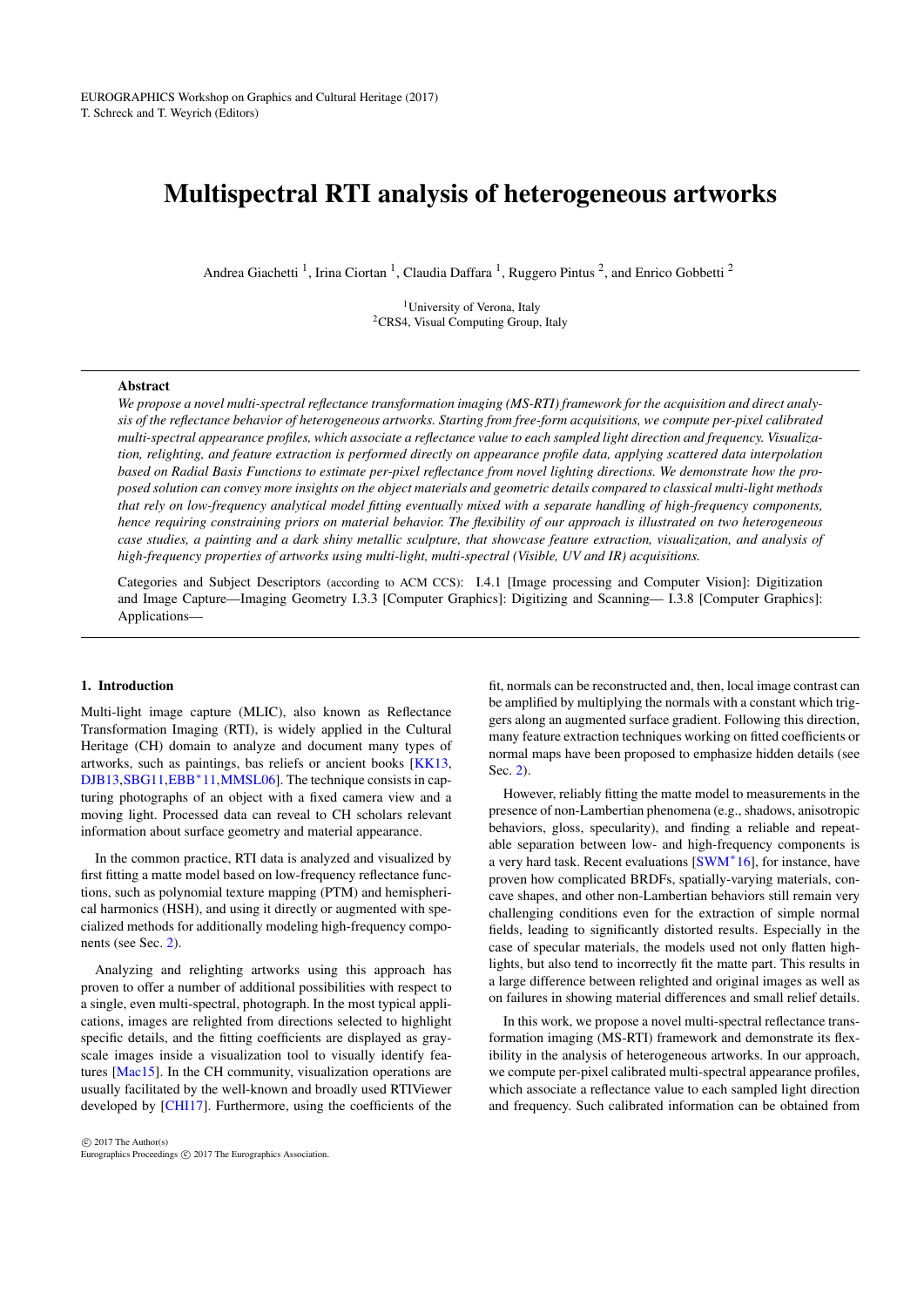<span id="page-1-2"></span>free-form acquisition using state-of-the-art autocalibration techniques capable to compute per-pixel lighting directions and inten-sities [\[CPM](#page-7-3)<sup>∗</sup>16, [GDR](#page-8-4)<sup>∗</sup>15]. Visualization, relighting, and feature extraction are then performed directly on appearance profile data, applying scattered data interpolation based on Radial Basis Functions to estimate per-pixel reflectance from novel lighting directions. The generation of novel views, as well as the extraction of feature maps for enhancing object detail is performed directly on the interpolated high-frequency reflectance data, without relying on the model-dependent unreliable separation into low-frequency and high-frequency components (see Sec. [3\)](#page-1-1).

We demonstrate the capabilities and flexibility of the proposed approach on two heterogeneous CH case studies, where the standard methods do not provide optimal results, i.e., a highly specular painting, whose surface exhibits materials with largely different reflectance properties, and a dark, metallic statue with a shiny BRDF (see Sec. [4\)](#page-2-0). These artworks are captured with a 5-band multispectral signal (UV, three VIS, IR), in order to increase analysis sensitivity.

## <span id="page-1-0"></span>2. Related work

Multi-light multi-spectral acquisition, processing, and analysis are broad research subjects. A full review of these areas is out-of-scope for this paper. We concentrate here only on the most-related method to perform MS-RTI processing and analysis. For a wide coverage, we refer the reader to established surveys in surface reflectance capture [\[Sze10\]](#page-9-1), multi-light computational frameworks [\[AG](#page-7-4)<sup>∗</sup> 15], digital modeling of material appearance [\[DRS10\]](#page-7-5), and geometric analysis in cultural heritage [\[PPY](#page-8-5)<sup>\*</sup>16].

Analytical model fitting. Since the emergence of RTI techniques [\[MGW01\]](#page-8-6), which extended the classical Lambertian Photometric Stereo [\[Woo80\]](#page-9-2) by proposing a flexible low-frequency representation supporting analysis and relighting, a lot of works have been presented to improve RTI-based surface representations by finding more flexible analytical models of measured reflectance. These models include discrete modal decomposition [\[PLGF](#page-8-7)<sup>∗</sup> 15], bi-polynomial functions [\[STMI14\]](#page-9-3), spherical and hemispherical harmonics [\[MMC](#page-8-8)<sup>∗</sup>08], and bivariate Bernstein polynomials [\[IA14\]](#page-8-9). The main issue is that they strongly rely on a lowfrequency, matte constraints on the material behavior, so they are affected by all the non-diffuse effects (e.g., glossiness, highlights and shadows). For this reason, techniques have been presented for the separation and modeling of matte and high-frequency components. Zhang and Drew [\[ZD14\]](#page-9-4) and Pintus et al. [\[PGPG17\]](#page-8-10), in particular, extract the diffuse signal by employing a Least Median of Squares fitting procedure to a modified 6-term polynomial model, and obtain the high-frequency component by analytically fitting RBFs to the difference between each original image and the image relighted with the low-frequency component. Nevertheless, recent benchmarks by Shi et al.  $5W/M^*16$ ] clearly indicate that, when the material behavior deviates from the defined analytical models, or the shape of the object is significantly concave, all state-of-the-art methods exhibit very large errors in the representation of both material and geometry.

Non-parametric approaches. Several works are moving toward

more data-driven, non-parametric approaches to capture the surface reflectance properties [\[FKIS02,](#page-7-6) [MBK,](#page-8-11) [LBAD](#page-8-12)<sup>∗</sup> 06, [SWRK11\]](#page-9-5). A series of methods are hybrid solution, where a large set of basis materials are sparsely combined to render a wider appearance space [\[WDR11,](#page-9-6) [WWHL07\]](#page-9-7). Others avoid having an a-priori set of materials, and try to extract the bases directly from the sample being digitized [\[DWT](#page-7-7)<sup>∗</sup> 10]. Ruiters et al. [\[RSK12\]](#page-8-13) adopt a direct on-the-fly interpolation of sparse and irregular samples by using a compact representation based on separable functions, while Zickler et al. [\[ZERB05\]](#page-9-8) choose the same rationale but employing RBFs, and focusing of spatially-varying BRDF extraction. Our approach falls in this category of interpolation approaches. In contrast to previous work, we do not aim to recover material and geometry properties, but, rather to be able to perform visual enhancement and feature extraction on interpolated data.

Visualization and feature enhancement. The classical method to visualize RTI data is based on the relighting of images using the globally fitted reflectance functions, such as polynomial texture mapping (PTM) and hemispherical harmonics (HSH). This may help in revealing details not easily distinguishable from one single photo. The fitting parameters themselves are often used directly in visualization tools, presenting them as greyscale images for visual inspection [\[Mac15\]](#page-8-3). A common approach is to extract normals from coefficient in order to detect gradients or to enhance the visualization through Specular Enhancement or Unsharp masking [\[CHI17\]](#page-7-2). Other feature extraction methods proposed to find hidden details are related to edge detection based on PTM-derived normal maps [\[BCDG13\]](#page-7-8) or on PTM coefficients using the Di Zenzo operator [\[Pan16\]](#page-8-14). These methods have proved very effective, but are not easy to apply to non-Lambertian artworks, given the difficulty in reliably extracting the parametric representation. Direct feature extraction based on image processing has thus been pro-posed in the MLIC literature. Raskar et al. [\[RTF](#page-8-15)<sup>∗</sup>04] exploited multi-light images to extract depth edges with a simple heuristics and used the result to create non-photorealistic rendering methods. Fattal et al. [\[FAR07\]](#page-7-9) used MLIC to generate enhanced images highlighting shape and surface detail. These last enhancement methods are not, however, usually applied in the classical RTI pipelines used in the CH domain, where the analysis is typically based on PTM/HSH based relighting with related enhancements.

## <span id="page-1-1"></span>3. RTI visualization: direct relighting, feature maps and appearance profiles

The analysis of RTI stacks through relighting of PTM or HSH fitting provides useful insights on the objects, but presents several limitations due to the fact that it relies on a quite rough approximation of the material reflectance functions. This results in a detail lost or even false detections of non-existing drawings, as shown in Figure [6.](#page-5-0) This motivated us to develop a novel framework to analyze the multi-light image stack.

Rather than just using the stack for PS/PTM/HSH coefficient estimation, and subsequently using a visualization tool, our idea is to allow for a direct analysis of the stack through the creation of relighted images and novel multi-light enhancements directly from the raw data, avoiding a-priori analytical models for fitting. This enables a better visualization of those material and shape details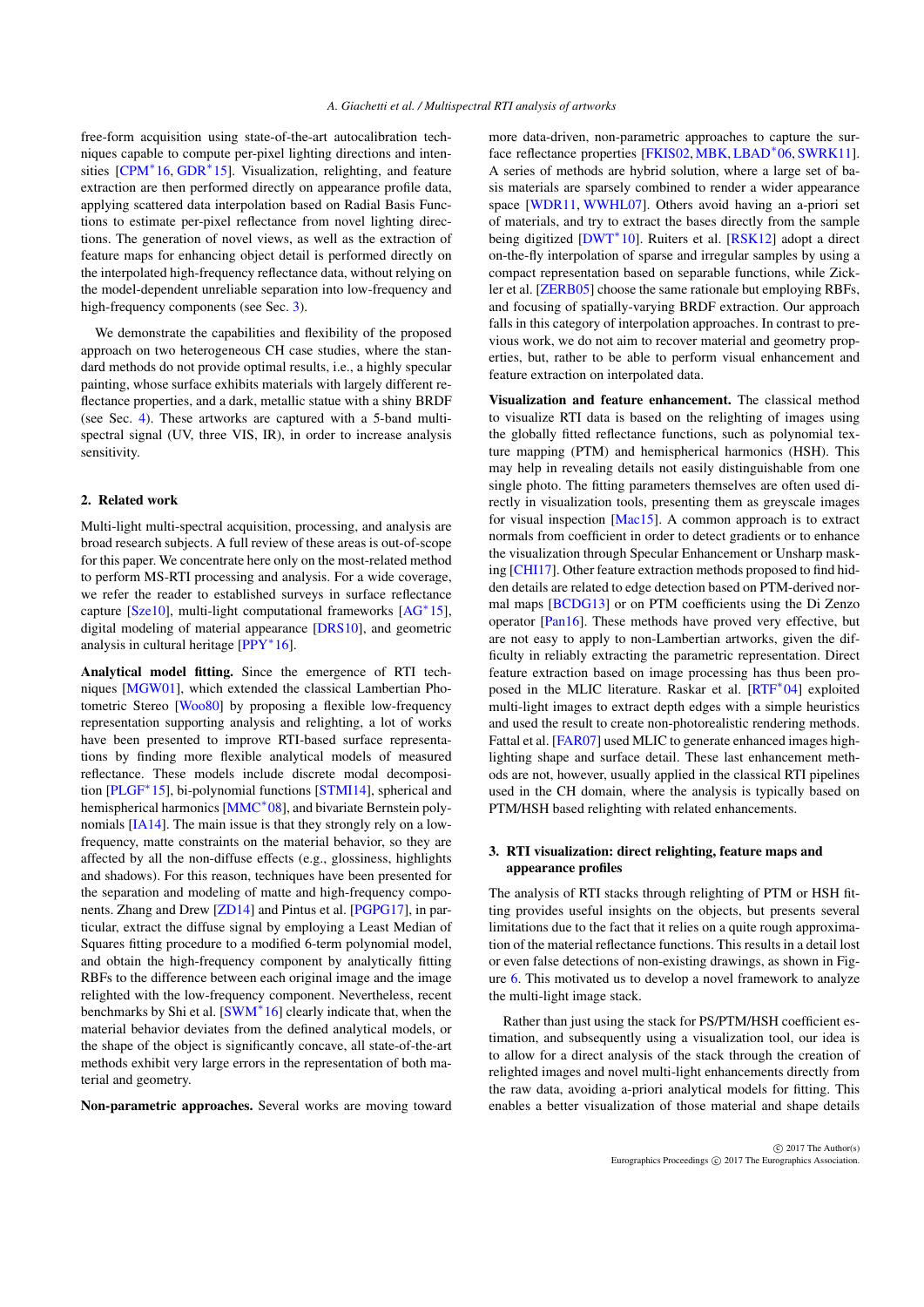<span id="page-2-1"></span>that are often missed by the classical, too simple approximation, and cannot be recovered by the standard RTI visualization tools.

#### 3.1. RBF-based interpolation

The first visualization method we implemented is the estimation of a relighted image with an arbitrarily chosen directional illumination. This is obtained with a Radial Basis Function (RBF) interpo-lation [\[Buh03\]](#page-7-10) in the  $(l_x, l_y)$  space of light direction.

This method has been chosen due to the fact that it is a classical solution for approximating sparse data. It is based on an interpolation function that is the sum of *N* radial functions, in this particular case Gaussians, centered in the sampled light directions and with standard deviation equal to *R*:

$$
I(\vec{l}) = \sum_{i=1}^{N} \alpha_i e^{\frac{||\vec{l} - \vec{l}_i||^2}{R^2}}
$$
 (1)

In our implementation, light directions are first sorted according to distance from the query one, and then the closest five lights are used for the fitting. We use compact (Gaussian) basis functions, where the radius has been chosen reasonably according to the light sampling of our RTI acquisitions. The radius can be adapted to the acquisition sampling. In the experiments shown in this paper, the sampling covers the hemisphere with about 50 uniformly distributed light directions, as shown in Section 4, in order to have the chance of reasonably capturing the main specular properties of the material. With this choice, a value or the radius of 0.3 was considered a reasonable tradeoff between local information preserving and smoothing, as shown in Fig. [1.](#page-3-0) A possible improvement could consist in the adaptation of the interpolation to the local content in order to have a better behavior on highlights and shadows.

### 3.2. Appearance profile visualization

Given the RBF-based interpolation presented above, we can also visualize the entire local Appearance Profile (or Reflectance Map), i.e., the value of the interpolated intensity in  $(l_x, l_y)$  space. Given a pixel in the visualized image, we sample the light direction space in a regular grid, and we create the 2D image representing the interpolated Appearance Profile. We can also do it for a local region by averaging interpolated pixels for each light direction. By selecting two points or two regions on the image, it is thus possible to compare the reflectance fingerprints of the corresponding position, and to reveal the local properties of the surface (depending on local normals and material). This visualization can be used, for instance, to have an idea of spatially varying surface specularity, or to compare the behavior of neighbor surface regions with similar normals in order to appreciate their differences in material properties. Also in this case the value of  $R$  is critical for getting a reasonable map, as shown in the examples of Fig. [1.](#page-3-0) and can be chosen differently according to the density of the light sampling.

## 3.3. Enhancement of non-Lambertian behavior

Another key observation of our work is that important information on the shape and material variations across the object surface can

 $\circ$  2017 The Author(s) Eurographics Proceedings (C) 2017 The Eurographics Association. be found by also analyzing the deviation between the RBF interpolated signal and the fitting using analytical models, e.g., Lambertian or PTM. Given a light direction (virtual or sampled), if this difference is higher than a variance around the local interpolated signal, we can consider those values as complex peculiar pixels (outliers). Those outliers come from different types of physical phenomena, such as geometric and material properties like casted shadows or inter-reflections, and it is difficult to separate the contributions of these effects from other shading signals. Visualizing those higher "non-Lambertian" appearance behavior without trying to use further reflectance modeling (such as in Drew et al. [\[DHOMH12\]](#page-7-11)) do not increase framework complexity and do not force additional a-priori assumptions on material. Moreover, it provides valuable insights on the objects under study.

One simple way to estimate the deviation due to those outliers is simply to map the sum of the squared differences between the original intensity and the fitted Photometric Stereo or PTM values (Lambertian Outlier, LO map). We give the possibility to visualize this signal in our tool. However, LO map looses information about the distribution of light directions generating the non-matte reflections. Moreover, although it would be ideally possible to separate effects of casted shadows ("dark" outliers) from effects of specularities and inter-reflections ("bright" outliers), we have found that, due to the bad quality of PTM fitting, this distinction works poorly in the case of relevant number of outliers.

For all these reasons, we estimate another map, called Outlier Direction map (OD-map) by first fitting a Lambertian model (classical Photometric Stereo) over the data, possibly with trimming to avoid a strong outlier effect, and by counting then the number of light directions with values that deviates from the fitted value more than a threshold.

# <span id="page-2-0"></span>4. Results

The proposed investigation framework has been implemented in a dedicated software tool and tested to represent, visualize and analyze CH objects, namely two works of art with different characteristics and material appearance behaviors, i.e., a glossy painting surface and a dark, bronze statue.

#### 4.1. Implementation

The processing and visualization tool has been implemented as a C++ application on a Linux platform exploiting Qt and OpenCV libraries. For the RBF-based interpolation we used the open-source ALGLIB library [\[BB\]](#page-7-12). All the results are produced on a PC with a Intel Core i7-4720HQ CPU 16GB RAM.

In the presented tests, the analysis starts from the output of the improved RTI acquisition and processing pipeline suggested by Ciortan et al.  $[CPM^*16]$  $[CPM^*16]$ , which use multiple reflective spheres and planar light calibration targets in order to get a per pixel interpolated value of the light direction, a light intensity correction that accounts for light beam inhomogeneity and inaccurate pointing in manual acquisition, and a vignetting removal. The pre-processed stack is then stored in a raw file as a stream of multiple RGB or Luminance (LRGB) values for each pixel location. In the LRGB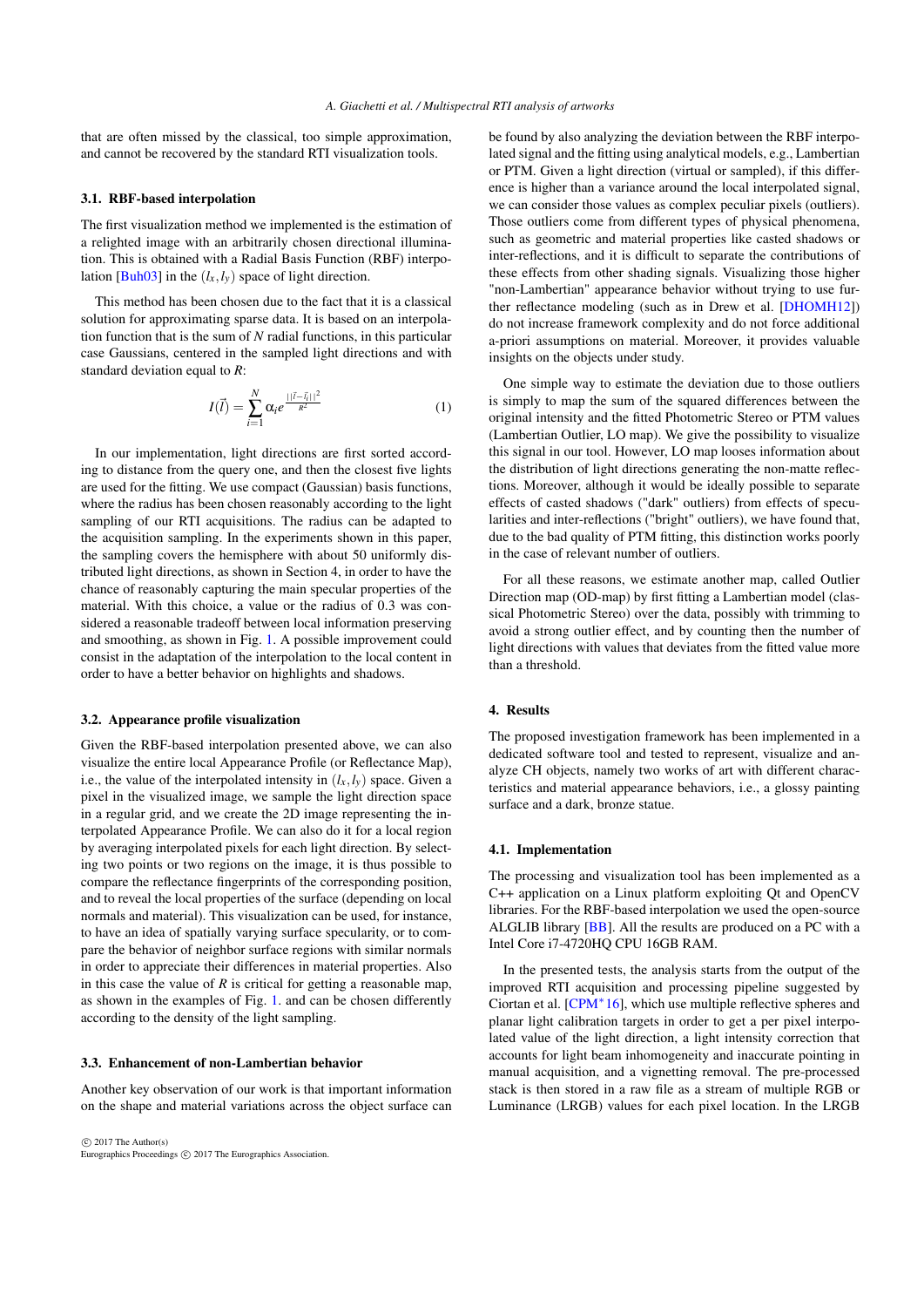*A. Giachetti et al. / Multispectral RTI analysis of artworks*

<span id="page-3-2"></span>

<span id="page-3-0"></span>Figure 1: (a),(b),(c) examples of RBF relighted images (with  $l_x = 0.3$ , $l_y = 0.45$ ) estimated with different values of R (0.1,0.3,0.6). Top left *windows show the dense reflectance maps obtained with the corresponding values of R in the circled location. Small radii result in weighting mainly the closest image, large radii result in smoothed details and worst shadows definition. Small radii creates sparse reflectance maps, too large create oversmoothed maps. (d) PTM relighting from the same light direction. Here shadows and light direction related information tend to disappear.*

format, chromaticity is considered constant across the light direction and stored in a separate image.

Nevertheless, the proposed tool is general enough not to need all the preprocessing steps; in fact, it can work as well on noncorrected image stacks or collimated light directions. It will just convert any type of RTI stack to our custom input format, where data are structured so that all the information for a single pixel will be stored sequentially. Moreoever, processing or fitting can be done on the fly while loading the data, without the necessity of storing all the information in the in-core memory. It should be noted, in addition, that we can process 16 bit images (and in perspective directly floating point data coming out of elaborated HDR acquisitions), and the pipeline should thus be able to preserve good quality details even in shadows and hilights. However, a good analysis would require tone mapping to adequately present the results on LDR (or limited gamut) displays. This is beyond the scope of this paper and will be addressed as future work.

The developed RTI/Appearance Profile Array analysis tool, shown in Fig. [2,](#page-3-1) does not only allow for the creation of RBF-based interpolated images, but it is also designed to estimate and store photometric stereo or PTM fitting coefficients using full or trimmed set of pixel values. It is also possible to visualize other types of image derived from the original stack, such as median/average image, normals/albedo maps, and specific enhancements (e.g., outlier maps described below). Furthermore, it allows for the plot and the comparison of the full reflectance map sampled in specific points or ROIs.

# 4.2. Case studies

We have applied our method for the acquisition, visualization and analysis of a number of artworks. In this paper, we present the re-



<span id="page-3-1"></span>Figure 2: *User interface of the RTI/Appearance Profile Array analysis tool, which allows the user to select relighting direction and visualization/fitting options.*

sults obtained on two very different specimen (a painting and a shiny dark metal sculpture), which have been selected to cover very different test cases.

The first artwork analyzed is signed by Giovanni Fattori (Livorno 1825 - Firenze 1908), even though no authenticity test on authorship has been officially validated. It is a wooden substrate of small dimensions (10x15 cm) painted with oil colors and with a varnish layer applied. It belongs to the Macchiaioli art movement (the Ital- $\frac{1}{2}$  ian precursor of the French Impressionism [\[FBVV10,](#page-7-13) [BCC](#page-7-14)<sup>\*</sup>03]), so that it is interesting to visually analyze not just the 2D shape of painted subjects but also the 2.5D/3D nature of the brush strokes, in order to better understand the artist technique, and to convey a more objective evidence of the making process. Oil and varnish make the painting surface a mix of diffuse and specular materials, which are a good testbed for the proposed investigation approach.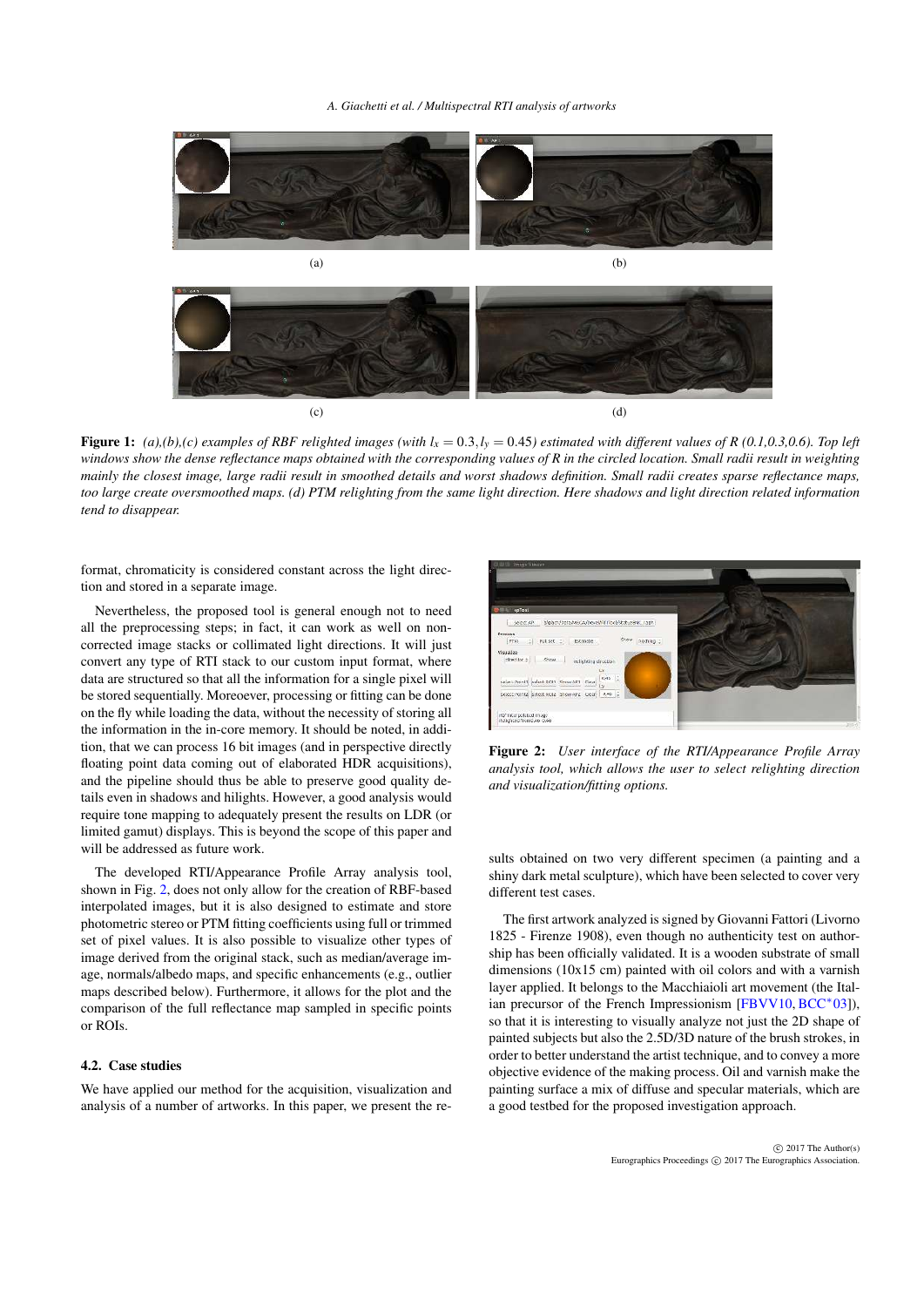<span id="page-4-0"></span>The second case study takes into consideration a bronze panel representing a female figure. It is a copy of one of the bronze panels of the Lorenzo Ghiberti's Paradise Door made for the Baptistery of Florence. The item was cast with a Cu90-Sn10 alloy, and an artificial patination was made on the surface, by using Iron (III) Chloride, to give the surface a brownish appearance. It has been also coated with a protective product and exposed outdoors in an urban environment, to test preservation strategies. Its dark and shiny surface is a very challenging surface for multi-light RTI data processing, and we will show how the presented approach is capable to deliver a better visualization of that material and its features.



Figure 3: *(a) The protocol used for the 49 light direction sampling includes 4 zenith directions along 12 azimuth locations on a hemisphere. together with an additional light direction with high elevation. (b) Maximum of reflective sphere image showing the highlights created by the 49 light directions.*

#### 4.3. RTI stack acquisition setup

The artworks have been acquired with a hand-held light positioning protocol, using a custom Nikon D810 camera with removed IR-cut off filter and a NIKKOR 50mm lens. Three different light sources have been used to selectively emit signal in various parts of the electromagnetic spectrum: a white LED lamp for the visible signal, a halogen lamp together with a Hoya filter for selecting the NIR signal, and a 395 nm peaked UV LED lamp. Each light source has been freely positioned across a virtual hemisphere, sampling 4 zenith directions along 12 azimuth locations together with a central top direction, resulting in a total of 49 images per light source. Fig. [4](#page-5-1) shows examples of acquired photos cropped in the region of interest. For each of those datasets, Fig. [4](#page-5-1) shows one of the original images from the multi-light RTI stack acquired with the visible, near-infrared (NIR) and ultra-violet (UV) signal.

The 5 band analysis (near IR, RGB, near UV) is often used in practical acquisition campaign, since it is easy to perform with (approximately) off-the-shelf components, and it is known to be capable to reveal some interesting features of artworks. It is clear, however, that the low spectral sampling is a limitation of the case study analysis presented here, that could suggest the use of high definition spectral data as an obvious follow-up of this work. This would require also specific tools to handle spectral signal continuity and interpolation that should be carefully evaluated. This direction looks promising, since the RBF interpolation framework is easily scalable to a large number of bands.

## 4.4. Outcomes of the analysis

In Fig. [5](#page-5-2) we relighted the painting from top  $(lx = 0, ly = 0)$ , and we show how the analytical PTM fitting and data-driven RBF interpolation give different outputs. Low-frequency fitting using PTM results in a signal that is quite similar to an albedo image, where all the information about depth cues caused by specular effects and micro-facets are completely lost. On the other hand, data-driven interpolation maintains the combination of diffuse and glossy signals and reproduces better the subtle details, giving a more reasonable relighting. This allows CH scholars to look and investigate micro details on the surface better than classical RTI approaches.

In [\[FBVV10\]](#page-7-13), beside the wide range of pigments varying from traditional natural to novel synthetic ones, there was discovered that there were differences regarding the brush stroke technique that Fattori was adapting according to the paint media and subject. In particular, the artist was applying one or two overlapping strokes, without any priming when he was working on wood which complies with the fast execution required by on-site paintings. Fig. [6](#page-5-0) shows how different techniques can contribute to this analysis, and how many details have been lost or misunderstood looking at the PTM fitted image. Arrow 1 indicates, in Fig. [6](#page-5-0) (a), i.e., RBFinterpolation with light direction  $(0,0)$ , a location where it is possible to appreciate a peculiar material behavior not matched in other surface regions. This information is strongly lost in the PTM fitted image in the same location of (Fig.  $6$  (b)), due to the suppression of high-frequency components. Once the glossy effect has been cut away the specular enhancement cannot recover material differences as shown looking at Fig. [6](#page-5-0) (c). Looking at the same images on the corresponding locations highlighted by arrows 2, it is possible to see that a bump in the surface clearly visible in (a), appears as a flat color spot in (b,c). Arrows 3 shows a location where a relevant depth edge from different paint layers is visible in (a), but not in (b,c). Finally, arrows 4 shows a region where both the PTM relighting and its specular enhancement (b,c) do not clearly show the texture of the brush stroke, that is, instead, visible in the RBF interpolated image (a).

Similar considerations can be done for the statue and for other types of analytical model fittings. Fig. [7](#page-6-0) shows a detail demonstrating that the HSH-relighting looses the visibility of material differences across the surface, and that specular enhancements cannot compensate for the lost information. Moreover, the HSH-based 3D perception is strongly altered by the well-known inaccurate normal estimation in the case of non-Lambertian materials.

In order to visually analyze the material properties, the proposed tool is capable of plotting, for a selected point across the surface, the entire interpolated reflectance function. This will provide the user with a more local information about material behavior as a function of light direction (for a fixed view point). In our RTI visualization and analysis tool, whatever will be the signal displayed (e.g., median, average, relighted, enhanced, normals), the user can select points or regions to both compare their reflectance functions and infer interpretations on the artwork. For instance, in Fig. [8](#page-6-1) two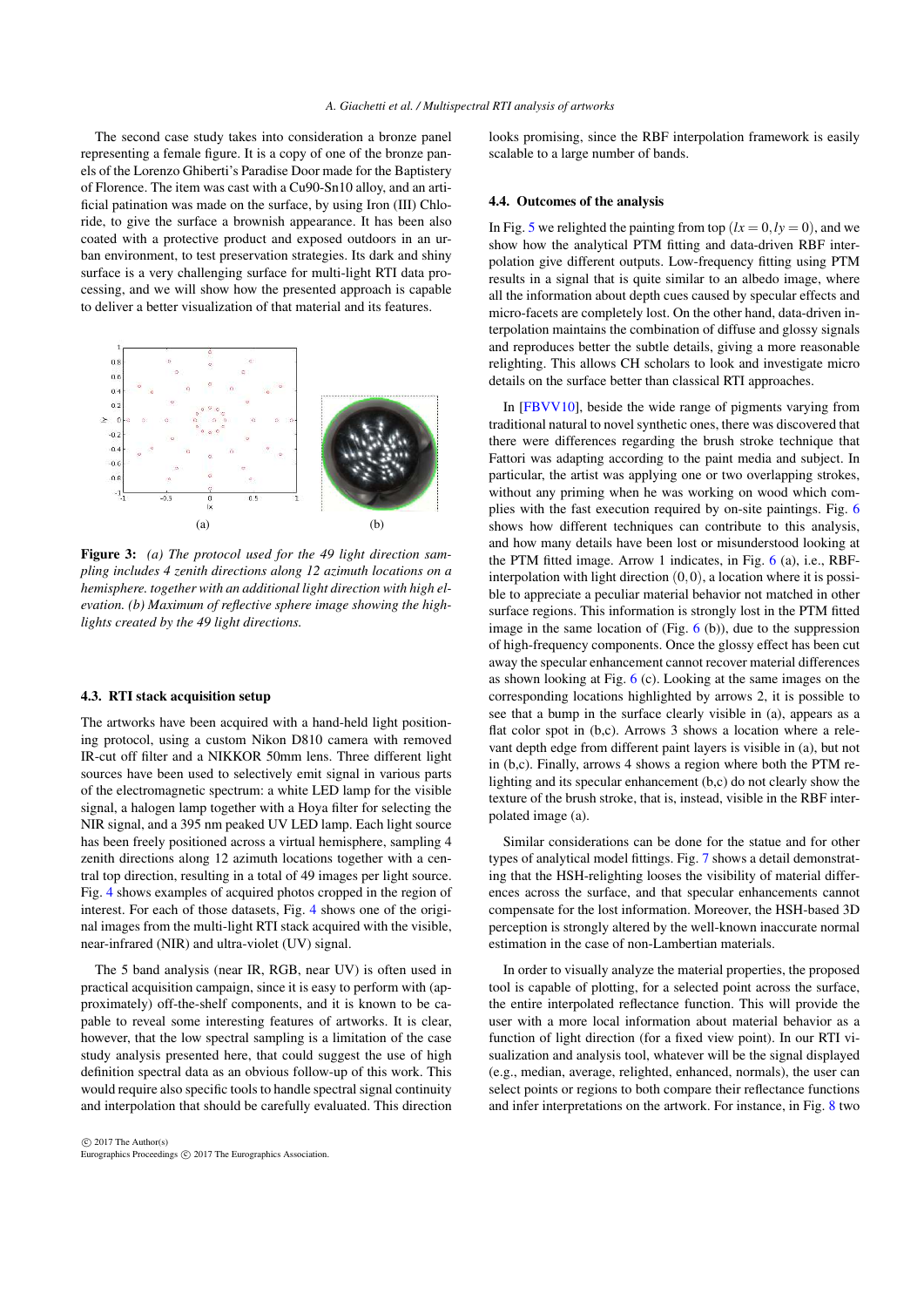#### *A. Giachetti et al. / Multispectral RTI analysis of artworks*



<span id="page-5-1"></span>Figure 4: *Acquired images. Top: Visible light, NIR and UV photos of the Fattori's painting. Bottom: Visible light, NIR and UV photos of the bronze statue.*



<span id="page-5-2"></span>Figure 5: *Relighted images of Fattori's painting from top*  $(lx = 0, ly = 0)$  *using (a) RGB PTM. Image is quite similar to the simple albedo map and details related to differences in materials and micro-facets are lost. (b) RBF interpolation on RGB stack. User can get more information on relief and material differences.*



<span id="page-5-0"></span>Figure 6: *A detail of the painting relighted from top view*  $(lx = 0, ly = 0)$  *using RBF interpolation (a), PTM fitting (b), PTM fitting viewed with specular enhancement (c). Arrows show regions where relevant information is lost in the PTM-based renderings.*

points that seem to be made of the same material, and might also share similar normals, actually present a clearly different specular behavior.

Beside the visible spectra, processing non-visible multi-light data can create clearer light independent maps of IR and UV albedo signals, and a better complementary information (Fig. [9\)](#page-6-2). For instance, in the case of the painting, IR (Fig.  $9(b)$ ) exhibits a more contrasted signal due to the different absorbency of the pigments, while UV wavelength (Fig.  $9(a)$ ) highlights the regions with less varnish. As for visible light, however, both albedo and also PTM or HSH-fitted reflectance do not show all the information that can be seen on the original data. Looking at images relighted from top, it is possible to see that UV shows the relief pattern even better than visible light (Fig.  $9(c)$ ); further, in the IR images, the painted relief pattern almost disappears, but, conversely, this signal exhibits an

enhanced perception of the wooden support's geometryt geometry, otherwise not distinguishable with other frequencies.

Another important tool to assist the work of CH scholars is the digital visual analysis of relighting signals that depict the spatially varying material behavior across the artwork surface. Here we prove that this task can be facilitated by the visualization of the proposed Lambertian Outliers and Outlier Direction maps estimated on the three different stacks. Fig. [10](#page-7-15) shows how the appearance of the maps estimated on the visible or IR light images seems to provide useful information to discriminate some materials.

In the task of analyzing paintings, it is clearly interesting to evaluate also brush patterns, that can be enhanced using the acquired RTI stack. This can be done on fitted PTM or HSH, for example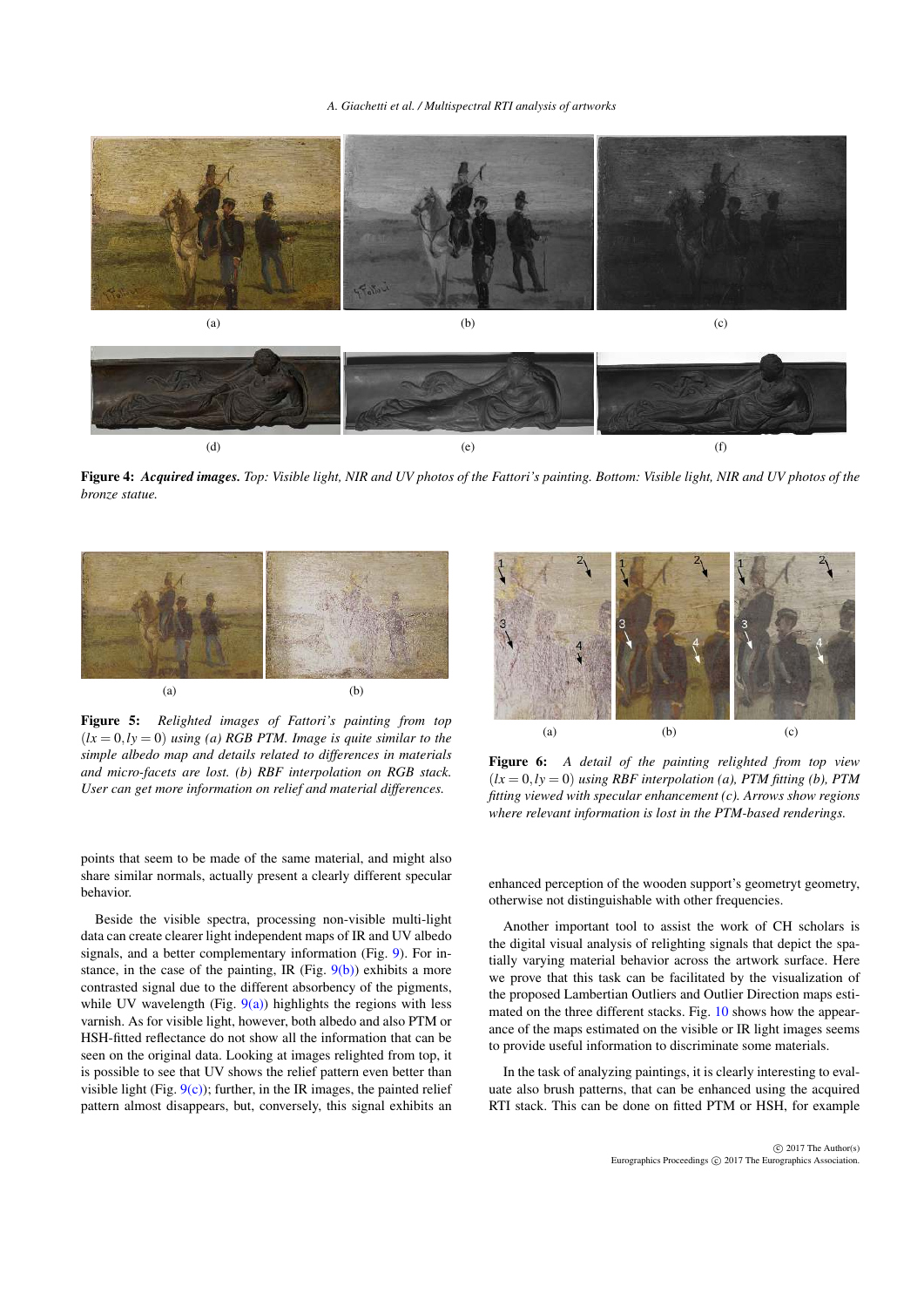<span id="page-6-6"></span>

Figure 7: *A detail of the statue relighted from top view*  $(lx = 0, ly = 0)$  *RBF interpolation (top), HSH interpolation (middle), and HSH with specular enhancement (bottom).*

<span id="page-6-0"></span>using static Multi-Light enhancement [\[PCC](#page-8-16)<sup>\*</sup>10] (Fig. [11](#page-8-17) (a)) or trying to estimate edges with Di Zenzo gradient operator, as de-scribed in [\[Pan16\]](#page-8-14) (Fig. [11](#page-8-17) (b)). Due to the information loss, however, important edge lines are often missing. Normal visualization is probably the better option not using specular/shadow information. Fig. [11](#page-8-17) (c) shows how the estimated and enhanced normal map is capable of discriminating line continuity. However, brush strokes are even more salient by looking at the OD map estimated on trimmed PS (Fig. [11](#page-8-17) (d)). Here it is possible to see, simultaneously, strokes not visible with the other methods. In Fig. [12](#page-8-18) we show the OD maps estimated on trimmed PS in the visible and IR signal for the statue. In this case, those visualizations convey more information on local differences in material behavior due to different level of patination or regions where Iron (III) Chloride is missing.

These simple examples show that it is possible to effectively use specularity and shadow information to improve the user understanding of both shape and reflectance features of the object. Clearly the proposed approach has several limitations, e.g. the RBF



<span id="page-6-1"></span>Figure 8: *The RTI analysis interface allows the display of a reflectance image related to single point or ROI, allowing an easy comparison of different material properties.*

<span id="page-6-4"></span>

<span id="page-6-3"></span>

<span id="page-6-5"></span><span id="page-6-2"></span>Figure 9: *(a,b) Albedos estimated from light-calibrated UV and IR stacks with trimmed Photometric Stereo. (c,d) UV and IR stacks relighted from top* ( $l_x = 0$ ,  $l_y = 0$ ) using RBF interpolation. Specu*larities makes relieved structure clearly visible.*

interpolation does not adapt locally to the reflectance map properties and therefore may present artifacts, for example due to shadow interpolation, the non-Lambertian enhancement does not distinguish highlights and shadows and is not based on measurement of physical properties of the surfaces. However it seems to show well which are the huge potentiality of a better characterization of visualization shape and reflectance measured in MLIC stacks. The proposed methods have been implemented in software tools sup-porting a complete MLIC pipeline and described in [\[GCD](#page-7-16)<sup>\*</sup>17].

## 5. Conclusions

In this paper, we have proposed a practical approach for analyzing heterogeneous artworks. Departing from current approaches, just using the acquired images for PS/PTM/HSH estimation and subsequently using a visualization tool on the fitted representation, we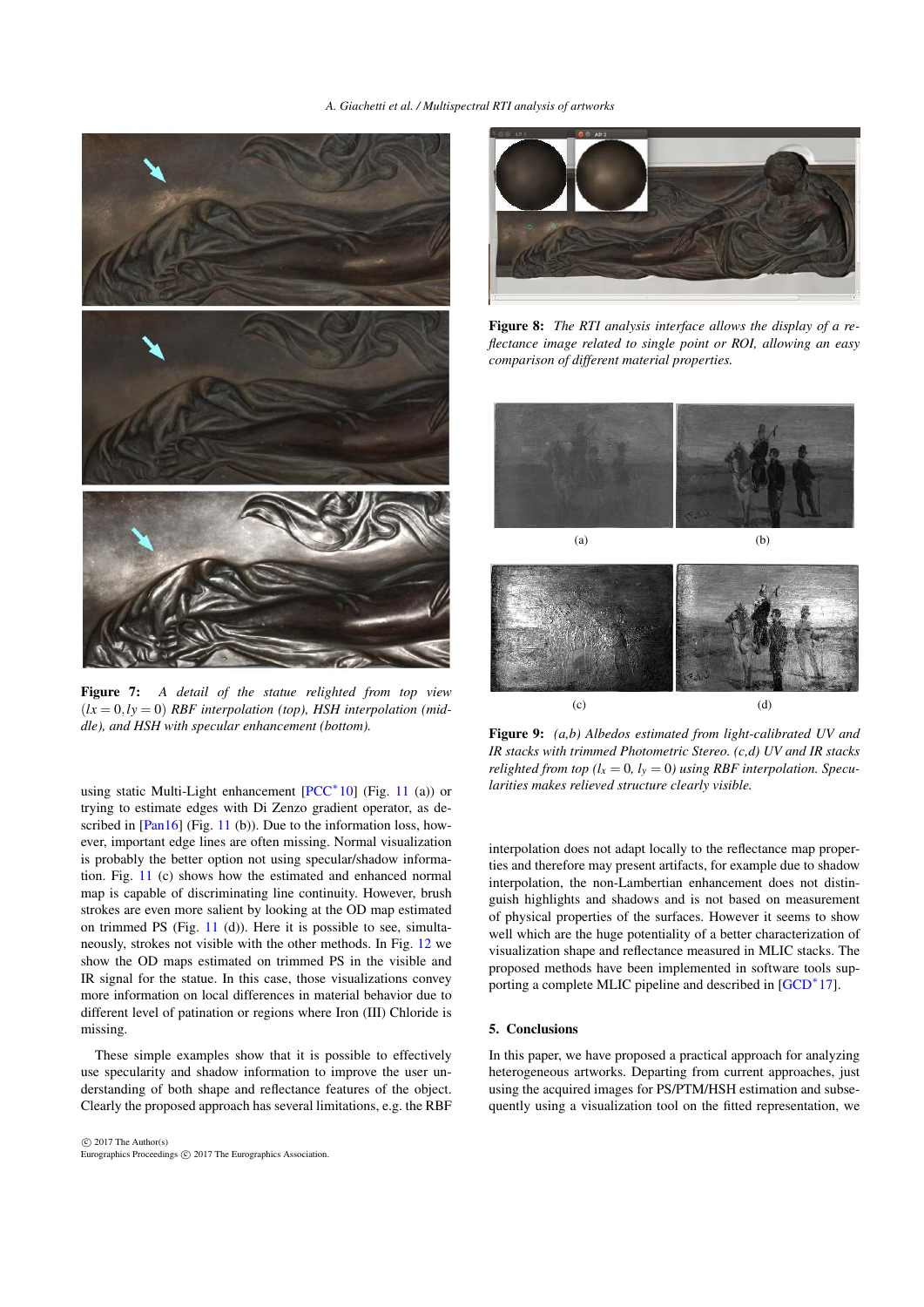

Figure 10: *Lambertian Outliers (a,b) and Outlier Directions (c,d) maps for the Visible and IR acquisitions. IR maps (b,d) seem useful to identify locations with particular pigments. Visible OD map (c) shows highlights as well brush strokes patterns.*

<span id="page-7-15"></span>allow for a direct analysis of the stack by enabling the creation of relighted images or novel multi-light enhancements directly from the raw data without fitting. This allows for a better visualization of material and shape details that are often removed by the drastic approximation and cannot be recovered by the standard RTI visualization tools. In comparison to hybrid methods that combine a low-frequency model with a high-frequency interpolation, our approach is more robust and repeatable, as it does not require the difficult extraction of separable models.

Furthermore, we estimate novel multi-light enhanced images based on the analysis of the global errors in model fitting or on the number of directions with non-matte reflectance behavior, allowing a better discrimination of material differences and depth edges, useful to analyze artworks' properties and allow the visual inspection of the full reflectance map at an image location.

We have tested the method in two very different scenarios, i.e., a shiny painting and a dark, glossy, bronze statue. We demonstrated how the proposed solution is capable of revealing or enhancing details such as brush strokes, amount of varnish, different materials, and we showed how it can assist scholars in investigating spatially variance of micro-geometry and material behavior across the artwork surface.

Our future work will first focus on improving our proof-ofconcept sequential implementation in order to speed-up computation of interpolated images, which is currently the bottleneck of our approach. Increased performance will be achieved by computing pixels in parallel, as well as by reducing computation by a careful data-reordering and trimming prior to RBF computation and evaluation. Moreover, we plan to employ more elaborate methods for interpolation, beyond pure RBF. Much of the work will be devoted, moreover, in extending the image-processing techniques to enhance and extract information from interpolated reflectance data.

Acknowledgments. This work was partially supported by the Scan4Reco project funded by European Union's Horizon 2020 Framework Programme for Research and Innovation under grant agreement no 665091 and by the DSURF (PRIN 2015) project funded by the Italian Ministry of University and Research. We also acknowledge the contribution of Sardinian Regional Authorities under projects VIGEC and Vis&VideoLab.

#### References

- <span id="page-7-4"></span>[AG<sup>\*</sup>15] ACKERMANN J., GOESELE M., ET AL.: A survey of photometric stereo techniques. *Foundations and Trends* R *in Computer Graphics and Vision 9*, 3-4 (2015), 149–254. [2](#page-1-2)
- <span id="page-7-12"></span>[BB] BOCHKANOV S., BYSTRITSKY V.: Alglib. [http://www.](http://www.alglib.net/) [alglib.net/](http://www.alglib.net/). [3](#page-2-1)
- <span id="page-7-14"></span>[BCC∗03] BACCI M., CASINI A., CUCCI C., PICOLLO M., RADICATI B., VERVAT M.: Non-invasive spectroscopic measurements on the il ritratto della figliastra by giovanni fattori: identification of pigments and colourimetric analysis. *Journal of cultural heritage 4*, 4 (2003), 329– 336. [4](#page-3-2)
- <span id="page-7-8"></span>[BCDG13] BROGNARA C., CORSINI M., DELLEPIANE M., GIA-CHETTI A.: Edge detection on polynomial texture maps. In *International Conference on Image Analysis and Processing* (2013), Springer, pp. 482–491. [2](#page-1-2)
- <span id="page-7-10"></span>[Buh03] BUHMANN M. D.: *Radial basis functions: theory and implementations*, vol. 12. Cambridge university press, 2003. [3](#page-2-1)
- <span id="page-7-2"></span>[CHI17] CHI: Cultural heritage imaging, 2017. URL: [http://](http://culturalheritageimaging.org) [culturalheritageimaging.org](http://culturalheritageimaging.org). [1,](#page-0-0) [2](#page-1-2)
- <span id="page-7-3"></span>[CPM∗16] CIORTAN I., PINTUS R., MARCHIORO G., DAFFARA C., GIACHETTI A., GOBBETTI E., ET AL.: A practical reflectance transformation imaging pipeline for surface characterization in cultural heritage. [2,](#page-1-2) [3](#page-2-1)
- <span id="page-7-11"></span>[DHOMH12] DREW M. S., HEL-OR Y., MALZBENDER T., HAJARI N.: Robust estimation of surface properties and interpolation of shadow/specularity components. *Image and Vision Computing 30*, 4 (2012), 317–331. [3](#page-2-1)
- <span id="page-7-0"></span>[DJB13] DUFFY S. M., JONES D., BACKHOUSE P.: *Multi-light imaging for heritage applications*. 2013. [1](#page-0-0)
- <span id="page-7-5"></span>[DRS10] DORSEY J., RUSHMEIER H., SILLION F.: *Digital modeling of material appearance*. Morgan Kaufmann, 2010. [2](#page-1-2)
- <span id="page-7-7"></span>[DWT∗10] DONG Y., WANG J., TONG X., SNYDER J., LAN Y., BEN-EZRA M., GUO B.: Manifold bootstrapping for svbrdf capture. In *ACM Transactions on Graphics (TOG)* (2010), vol. 29, ACM, p. 98. [2](#page-1-2)
- <span id="page-7-1"></span>[EBB∗11] EARL G., BASFORD P., BISCHOFF A., BOWMAN A., CROWTHER C., DAHL J., HODGSON M., MARTÍNEZ K., ISAKSEN L., PAGI H., ET AL.: Reflectance transformation imaging systems for ancient documentary artefacts. BCS. [1](#page-0-0)
- <span id="page-7-9"></span>[FAR07] FATTAL R., AGRAWALA M., RUSINKIEWICZ S.: Multiscale shape and detail enhancement from multi-light image collections. *ACM Trans. Graph. 26*, 3 (2007), 51. [2](#page-1-2)
- <span id="page-7-13"></span>[FBVV10] FAVARO M., BIANCHIN S., VIGATO P. A., VERVAT M.: The palette of the macchia italian artist giovanni fattori in the second half of the xixth century. *Journal of Cultural Heritage 11*, 3 (2010), 265–278. [4,](#page-3-2) [5](#page-4-0)
- <span id="page-7-6"></span>[FKIS02] FURUKAWA R., KAWASAKI H., IKEUCHI K., SAKAUCHI M.: Appearance based object modeling using texture database: Acquisition compression and rendering. In *Rendering Techniques* (2002), Citeseer, pp. 257–266. [2](#page-1-2)
- <span id="page-7-16"></span>[GCD∗17] GIACHETTI A., CIORTAN I., DAFFARA C., MARCHIORO G., PINTUS R., GOBBETTI E.: A novel framework for highlight reflectance transformation imaging. *Computer Vision and Image Understanding* (2017). [7](#page-6-6)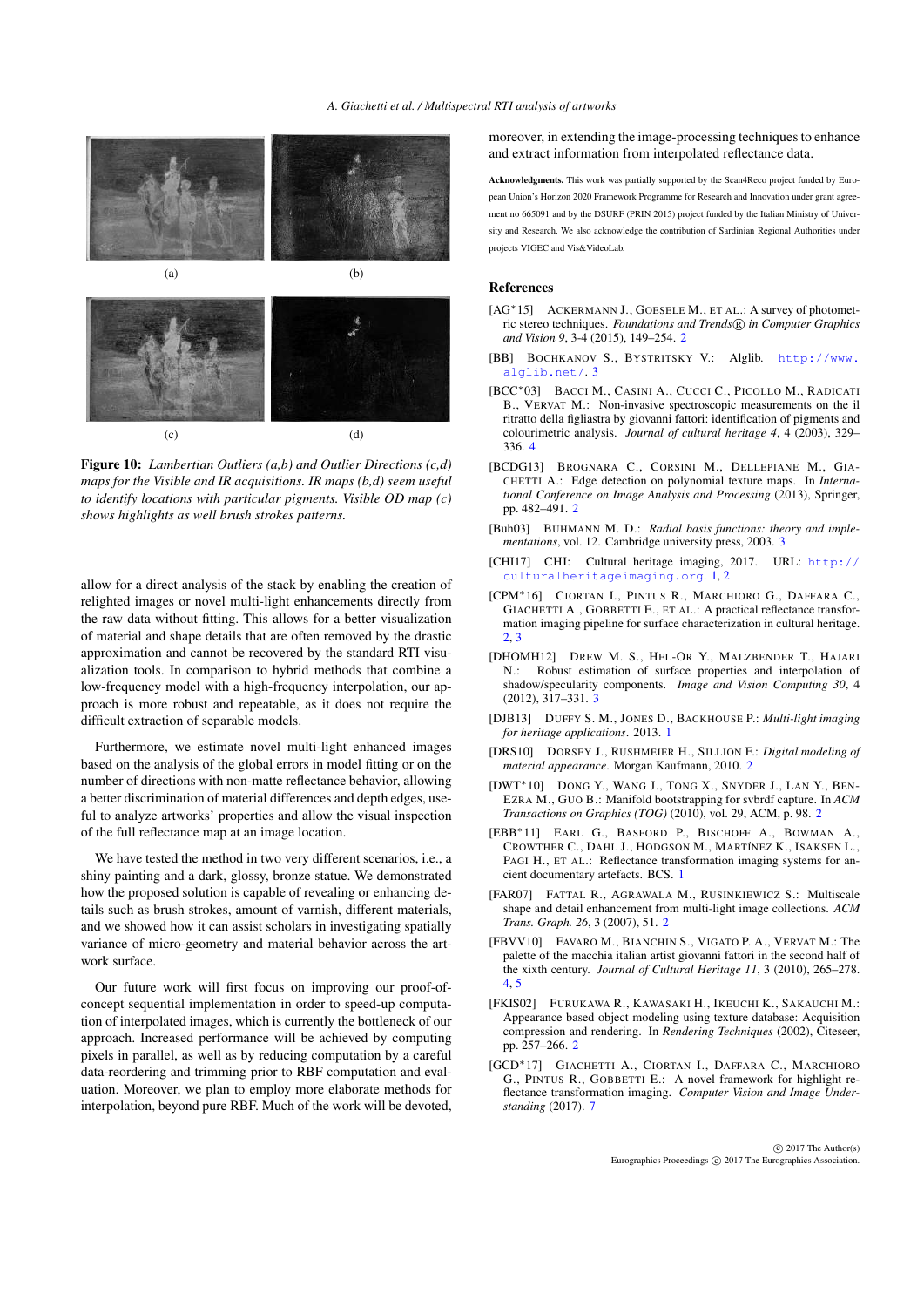#### *A. Giachetti et al. / Multispectral RTI analysis of artworks*



<span id="page-8-17"></span>Figure 11: *Image enhancements tested to show brush strokes features. (a) Static Multi-Light enhancement on PTM. (b) Di Zenzo Gradient map estimated on PTM coefficients. (c) Constast enhanced normal map. (d) Outlier Directions map. Red arrows show its ability to enhance relief patterns, while yellow ones show the detection of different material properties.*



<span id="page-8-18"></span>Figure 12: *Top: OD map estimated on Visible RTI stack for the statue. Bottom: OD map estimated on IR RTI stack for the statue. While body contours are well shown due to the detection of shadow, in the region indicated with arrows, higher values show differences in local material reflectance due to different/missing patination.*

- <span id="page-8-4"></span>[GDR∗15] GIACHETTI A., DAFFARA C., REGHELIN C., GOBBETTI E., PINTUS R.: Light calibration and quality assessment methods for reflectance transformation imaging applied to artworks' analysis. In *SPIE Optical Metrology* (2015), International Society for Optics and Photonics, pp. 95270B–95270B. [2](#page-1-2)
- <span id="page-8-9"></span>[IA14] IKEHATA S., AIZAWA K.: Photometric stereo using constrained bivariate regression for general isotropic surfaces. In *Proceedings of the IEEE Conference on Computer Vision and Pattern Recognition* (2014), pp. 2179–2186. [2](#page-1-2)
- <span id="page-8-0"></span>[KK13] KOTOULA E., KYRANOUDI M.: Study of ancient greek and roman coins using reflectance transformation imaging. *E-Conservation Magazine 25* (2013), 74–88. [1](#page-0-0)
- <span id="page-8-12"></span>[LBAD∗06] LAWRENCE J., BEN-ARTZI A., DECORO C., MATUSIK W., PFISTER H., RAMAMOORTHI R., RUSINKIEWICZ S.: Inverse shade trees for non-parametric material representation and editing. In *ACM Transactions on Graphics (TOG)* (2006), vol. 25, ACM, pp. 735– 745. [2](#page-1-2)
- <span id="page-8-3"></span>[Mac15] MACDONALD L. W.: *Realistic visualisation of cultural heritage objects*. PhD thesis, UCL (University College London), 2015. [1,](#page-0-0) [2](#page-1-2)

 $\circ$  2017 The Author(s)

Eurographics Proceedings (C) 2017 The Eurographics Association.

- <span id="page-8-11"></span>[MBK] MÜLLER G., BENDELS G. H., KLEIN R.: Rapid synchronous acquisition of geometry and btf for cultural heritage artefacts. In *Proceedings of the International Symposium on Virtual Reality, Archaeology and Intelligent Cultural Heritage (VAST)*, pp. 13–20. [2](#page-1-2)
- <span id="page-8-6"></span>[MGW01] MALZBENDER T., GELB D., WOLTERS H.: Polynomial texture maps. In *Proceedings of the 28th annual conference on Computer graphics and interactive techniques* (2001), ACM, pp. 519–528. [2](#page-1-2)
- <span id="page-8-8"></span>[MMC∗08] MUDGE M., MALZBENDER T., CHALMERS A., SCOPIGNO R., DAVIS J., WANG O., GUNAWARDANE P., ASHLEY M., DOERR M., PROENCA A., ET AL.: Image-based empirical information acquisition, scientific reliability, and long-term digital preservation for the natural sciences and cultural heritage. In *Eurographics (Tutorials)* (2008). [2](#page-1-2)
- <span id="page-8-2"></span>[MMSL06] MUDGE M., MALZBENDER T., SCHROER C., LUM M.: New reflection transformation imaging methods for rock art and multiple-viewpoint display. In *VAST* (2006), vol. 6, Citeseer, pp. 195– 202. [1](#page-0-0)
- <span id="page-8-14"></span>[Pan16] PAN R.: Detection of edges from polynomial texture maps. *3D Research 7*, 1 (2016), 1–8. [2,](#page-1-2) [7](#page-6-6)
- <span id="page-8-16"></span>[PCC∗10] PALMA G., CORSINI M., CIGNONI P., SCOPIGNO R., MUDGE M.: Dynamic shading enhancement for reflectance transformation imaging. *Journal on Computing and Cultural Heritage (JOCCH) 3*, 2 (2010), 6. [7](#page-6-6)
- <span id="page-8-10"></span>[PGPG17] PINTUS R., GIACHETTI A., PINTORE G., GOBBETTI E.: Guided robust matte-model fitting for accelerating multi-light reflectance processing techniques. In *Proc. British Machine Vision Conference* (September 2017). To appear. [2](#page-1-2)
- <span id="page-8-7"></span>[PLGF∗15] PITARD G., LE GOÏC G., FAVRELIÈRE H., SAMPER S., DESAGE S.-F., PILLET M.: Discrete modal decomposition for surface appearance modelling and rendering. In *SPIE Optical Metrology* (2015), International Society for Optics and Photonics, pp. 952523–952523. [2](#page-1-2)
- <span id="page-8-5"></span>[PPY∗16] PINTUS R., PAL K., YANG Y., WEYRICH T., GOBBETTI E., RUSHMEIER H.: A survey of geometric analysis in cultural heritage. In *Computer Graphics Forum* (2016), vol. 35, Wiley Online Library, pp. 4– 31. [2](#page-1-2)
- <span id="page-8-13"></span>[RSK12] RUITERS R., SCHWARTZ C., KLEIN R.: Data driven surface reflectance from sparse and irregular samples. In *Computer Graphics Forum* (2012), vol. 31, Wiley Online Library, pp. 315–324. [2](#page-1-2)
- <span id="page-8-15"></span>[RTF∗04] RASKAR R., TAN K.-H., FERIS R., YU J., TURK M.: Nonphotorealistic camera: depth edge detection and stylized rendering using multi-flash imaging. In *ACM transactions on graphics (TOG)* (2004), vol. 23, ACM, pp. 679–688. [2](#page-1-2)
- <span id="page-8-1"></span>[SBG11] STANCO F., BATTIATO S., GALLO G.: *Digital imaging for cultural heritage preservation: Analysis, restoration, and reconstruction of ancient artworks*. CRC Press, 2011. [1](#page-0-0)